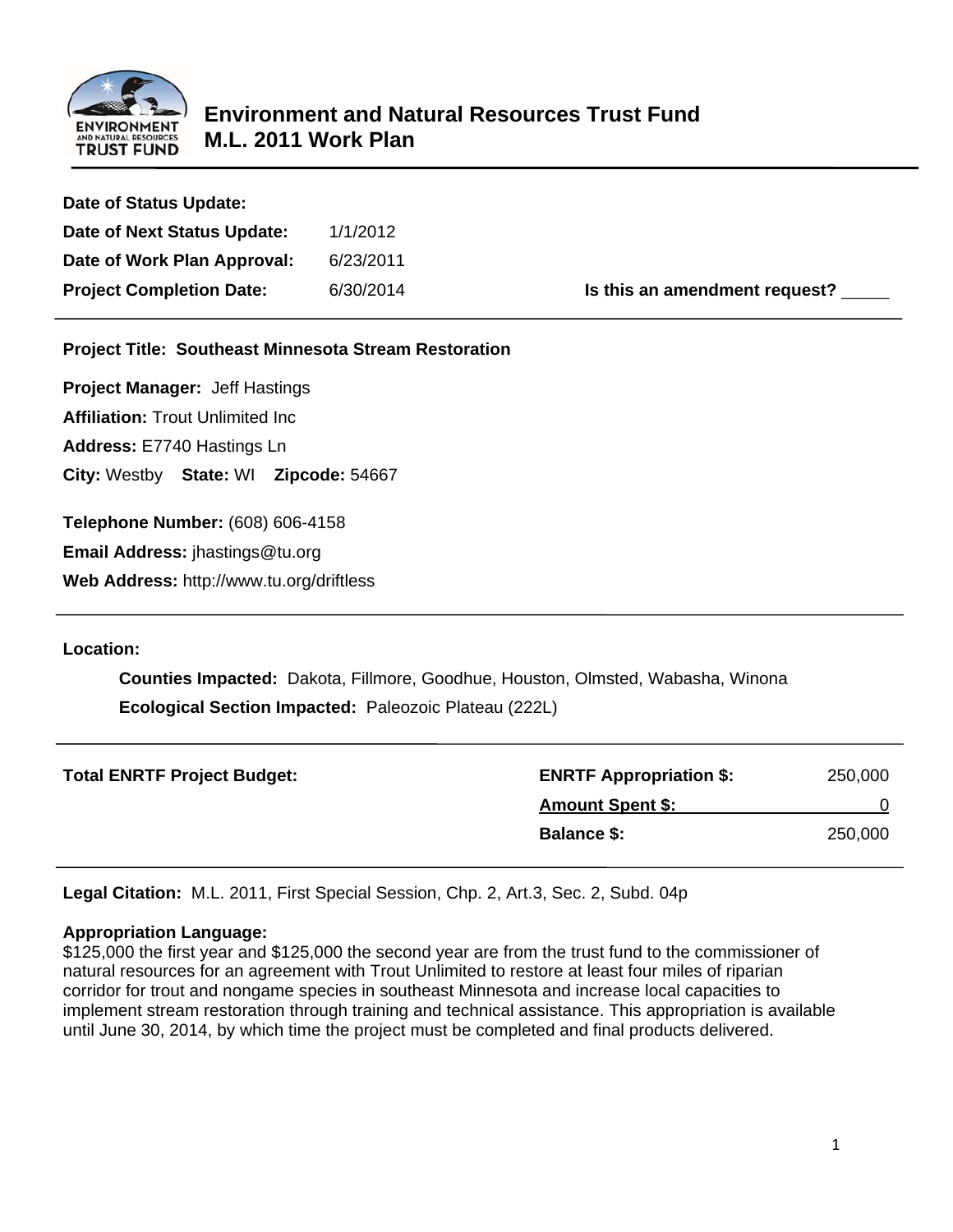## **I. PROJECT TITLE: Southeast Minnesota Stream Restoration**

## **II. PROJECT STATEMENT:**

 This project aims to increase the quality and quantity of trout and nongame species habitat in Southeast Minnesota by restoring 4.2 miles of habitat along 12 streams. In addition we plan to sustain these efforts by increasing professional conservation staff capacity for implementing integrated restoration projects.

 Early European settlement and agricultural practices led to wide scale erosion, flooding, and altering of streams and valleys in Southeast Minnesota. Hundreds of miles of clean coldwater spring creeks were inundated with tons of fine sediment as a result. Although land-use practices have improved tremendously many of the streams today still have steep eroding banks, incised channels, and poor in-stream habitat. Annual sedimentation coming off streambank ranges from 250 to 1000 tons per mile and is responsible for as much as 85% of the total sediment load that enters the stream.

 Nevertheless, future prospects for Minnesota's coldwater streams are potentially good. The rivers and fisheries have responded well to techniques to control erosion such as stabilizing streambanks, reconnecting streams to the floodplain, and improving instream habitat for wildlife.

 Southeast Minnesota streams are also recognized by Minnesota's Comprehensive Wildlife Action Plan as a high priority area for **species in greatest conservation need** (animal species whose populations are rare, declining, or vulnerable) with habitat loss being the primary culprit of their decline. Many of the species are dependent on habitat in riparian areas and could benefit from additional restoration efforts tailored to their specific needs.

#### **III.PROJECT STATUS UPDATES:**

**Project Status as of January 2012 Project Status as of September 2012 Project Status as of March 2013 Project Status as of September 2013 Project Status as of March 2014** 

### **IV. PROJECT ACTIVITIES AND OUTCOMES:**

**Activity 1:** *Southeast Minnesota Showcase Stream Restoration Projects* 

 **Budget:** \$202,500 **Amount Spent:** \$0  **Balance:** \$202,500

Working with private citizens and federal, county, and state agency employees, TU will collaborate to restore 4.2 miles of habitat along 12 streams with at least one project in each of the targeted counties (i.e. Dakota, Goodhue, Wabasha, Olmstead, Winona, Fillmore, and Houston). TU's Driftless proposal for NRCS' Cooperative Conservation Partnership Initiative, the Driftless Area Fish Habitat Partnership, and other non-state funding will provide an additional approximately \$500,000 in funding to complete the 4.2 miles.

| Outcome                                                                                                                                                                                                                                              | <b>Completion Date</b> | <b>Budget</b> |
|------------------------------------------------------------------------------------------------------------------------------------------------------------------------------------------------------------------------------------------------------|------------------------|---------------|
| 1 - Stabilize approximately 7,400' of streambank and<br>incorporate habitat for fish (overhead cover & pools) and<br>additional habitat for nongame species (frogs, turtles,<br>snakes, birds) hibernacula's, basking logs, shallow scrapes,<br>etc. | Oct. 2012              | \$98,500      |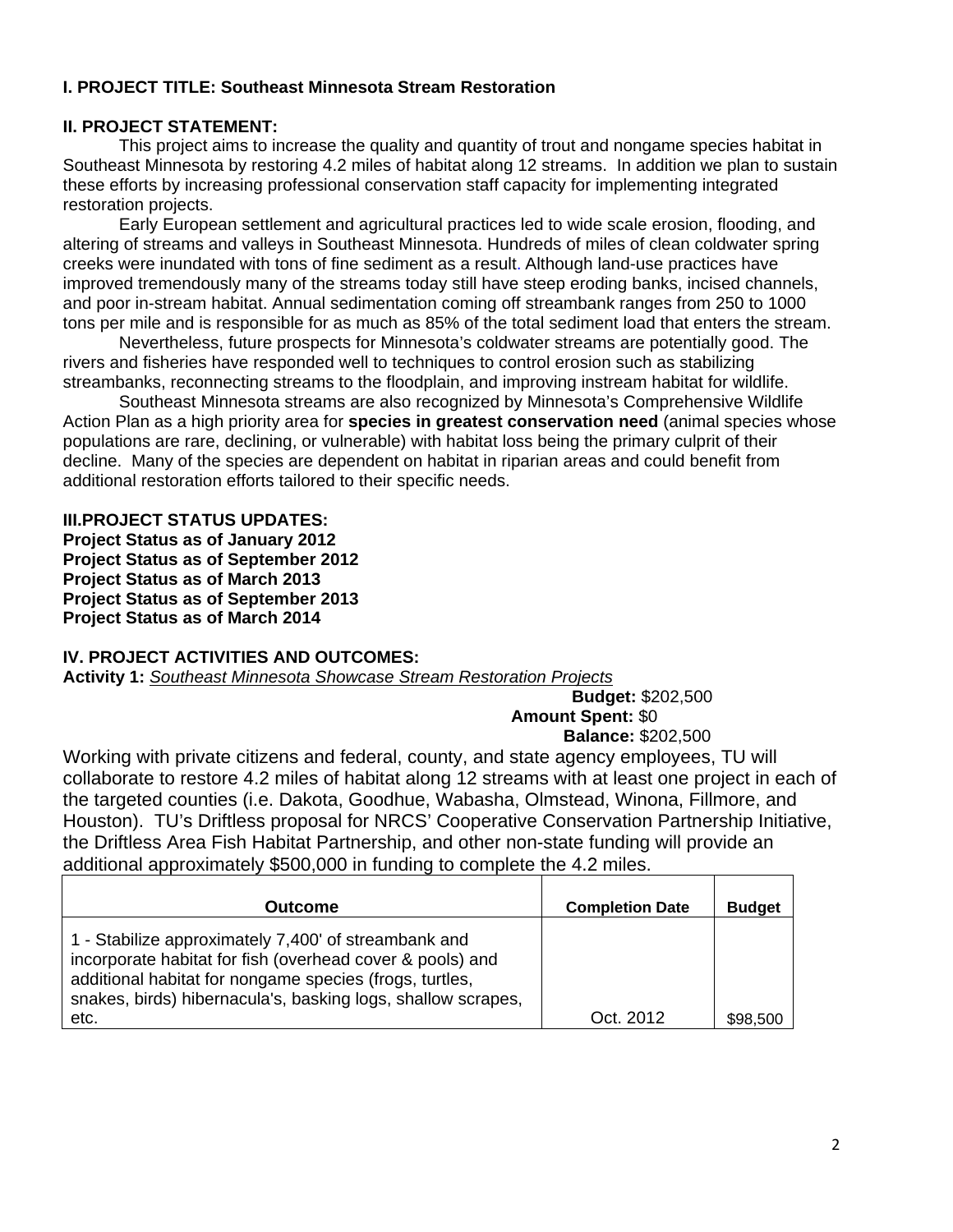| 2 - Stabilize approximately 7,400' of streambank and<br>incorporate habitat for fish (overhead cover & pools) and<br>additional habitat for nongame species (frogs, turtles,<br>snakes, birds) hibernacula's, basking logs, shallow scrapes,<br>etc. | Oct. 2013  | \$79,500 |
|------------------------------------------------------------------------------------------------------------------------------------------------------------------------------------------------------------------------------------------------------|------------|----------|
| 3 - Stabilize approximately 7,400' of streambank and<br>incorporate habitat for fish (overhead cover & pools) and<br>additional habitat for nongame species (frogs, turtles,<br>snakes, birds) hibernacula's, basking logs, shallow scrapes,<br>etc. | July. 2014 | \$24.500 |

**Activity Status as of January 2012 Activity Status as of September 2012 Activity Status as of March 2013 Activity Status as of September 2013 Activity Status as of March 2014** 

**Activity 2:** *Promote locally-led, broad-based partnership restoration projects*.

 **Budget**: \$28,000  **Amount Spent:** \$0  **Balance:** \$28,000

TU will organize training sessions for professional conservation partners, especially county conservation and local NRCS staffs, which will increase the knowledge and skills necessary to effectively implement stream restoration projects. Restoration guides which include standard designs and instructions for stream bank stabilization and habitat for both game and nongame species will be distributed. Ultimately, this will greatly increase our ability to tap into the significant funding available in federal Farm Bill conservation programs and make significant strides in improving the fishery and wildlife health in southeast Minnesota.

| <b>Outcome</b>                                                                                                                                | <b>Completion</b><br><b>Date</b> | <b>Budget</b> |
|-----------------------------------------------------------------------------------------------------------------------------------------------|----------------------------------|---------------|
| 1- Minimum of one coldwater stream/riparian habitat restoration symposium<br>with approximately 125 participants.                             | $Jun-12$                         | \$3,000       |
| 2 - Minimum of one Stream Restoration Project Planning Workshop for<br>approximately 80 volunteers                                            | $Jun-12$                         | \$4,000       |
| 3 - Outreach Development & Presentations to partnering organizations<br>Twelve - presentations on the restoration of SE MN Coldwater streams. | $Jun-14$                         | \$6,500       |
| 4 - Three in the field workshops for up to 60 contractors and<br>conservationists demonstrating how to restore a coldwater stream             | $Jun-14$                         | \$6,000       |
| 5 – Five volunteer workdays - clearing, building structures, seeding, etc                                                                     | $Jun-14$                         | \$5,500       |
| 6 – Six Partnership signs placed at project sites                                                                                             | $Jun-14$                         | \$1,500       |
| 7 - Write minimum of 8 new releases on completed projects                                                                                     | $Jun-14$                         | \$1,500       |

## **Activity Status as of January 2012**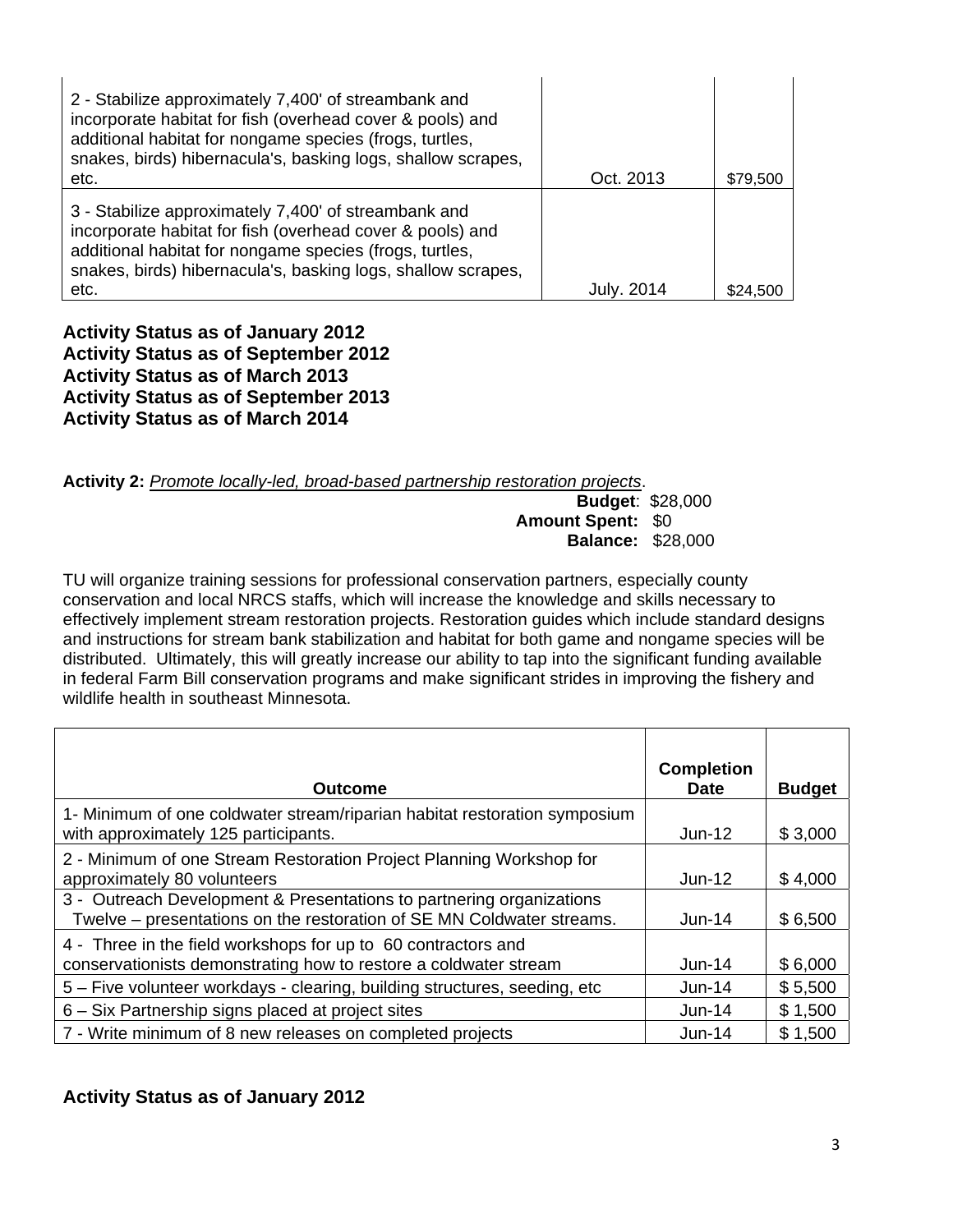**Activity Status as of September 2012 Activity Status as of March 2013 Activity Status as of September 2013 Activity Status as of March 2014** 

**Activity 3.** *Survey, monitor & create educational. materials for nongame species* 

#### **Budget: \$19,500 Amount Spent: \$0 Balance: \$19,500**

Land use and water quality conditions have improved somewhat over the decades, but brook trout and other native nongame species occupy only a fraction of their original habitat range. "*Maintain and enhance riparian areas along priority stream reaches"* is one of the "Priority Conservation Actions" that has been identified in Minnesota's State Wildlife Action Plan. Southeast MN, the Driftless Area has also been identified as having one of the highest concentrations of "Species of Greatest Conservation Need". Past stream restoration projects have not incorporated nongame species habitat because of a lack of funding and lack of knowledge about those species' habitat needs. This is a missed opportunity, as developing habitat for other species at the same time that construction equipment is being used for stream projects is efficient and cost-effective. A number of activities have been planned to increase the awareness and develop additional habitat practices for these rare and declining species: (1) Contract with a Herpetologist to review and write new guidelines for practices for nongame species utilizing the riparian corridor in the Driftless Area. (2) Copies of the new guidelines will be sent to (at a minimum) all conservation field offices (Department of Natural Resources, Soil and Water Conservation Districts and Natural Resources Conservation Service) in Southeast Minnesota. (3) The Driftless Riparian Habitat Guide will also be available in a portable document format pdf. and available through the Driftless Area Restoration Effort website.

| <b>Outcome</b>                                                                                            | <b>Completion</b><br><b>Date</b> | <b>Budget</b> |
|-----------------------------------------------------------------------------------------------------------|----------------------------------|---------------|
| 1 - Rewrite, Print & Distribute 100 3-ring binder "Driftless Riparian<br><b>Habitat Guides"</b>           | $Jun-12$                         | \$13,500      |
| 2 - Conduct pre & post surveys to determine species<br>presence/absence prior to stream restoration work. | $Jun-13$                         | \$6,000       |

**Activity Status as of January 2012 Activity Status as of September 2012 Activity Status as of March 2013 Activity Status as of September 2013 Activity Status as of March 2014** 

## **V. DISSEMINATION**:

Stream restoration projects are very visible land transformations and readily noticed by the public. Both partnerships signs on location and articles in the local newspaper will be utilized to inform the public what has transpired. A quarterly electronic newsletter will also be utilized to inform our partners of recent projects and details about the habitat practices that were installed. Several on-site workshops will also be organized and local soil conservationists, contractors and volunteer groups will be notified and have the opportunity to view installation of various game and nongame habitat practices. At least one symposium will be organized and information disseminated about stream restoration covering the various projects, research, monitoring, and habitat practices. Finally, several times each year the Project Manager will present information about stream restoration in Southeast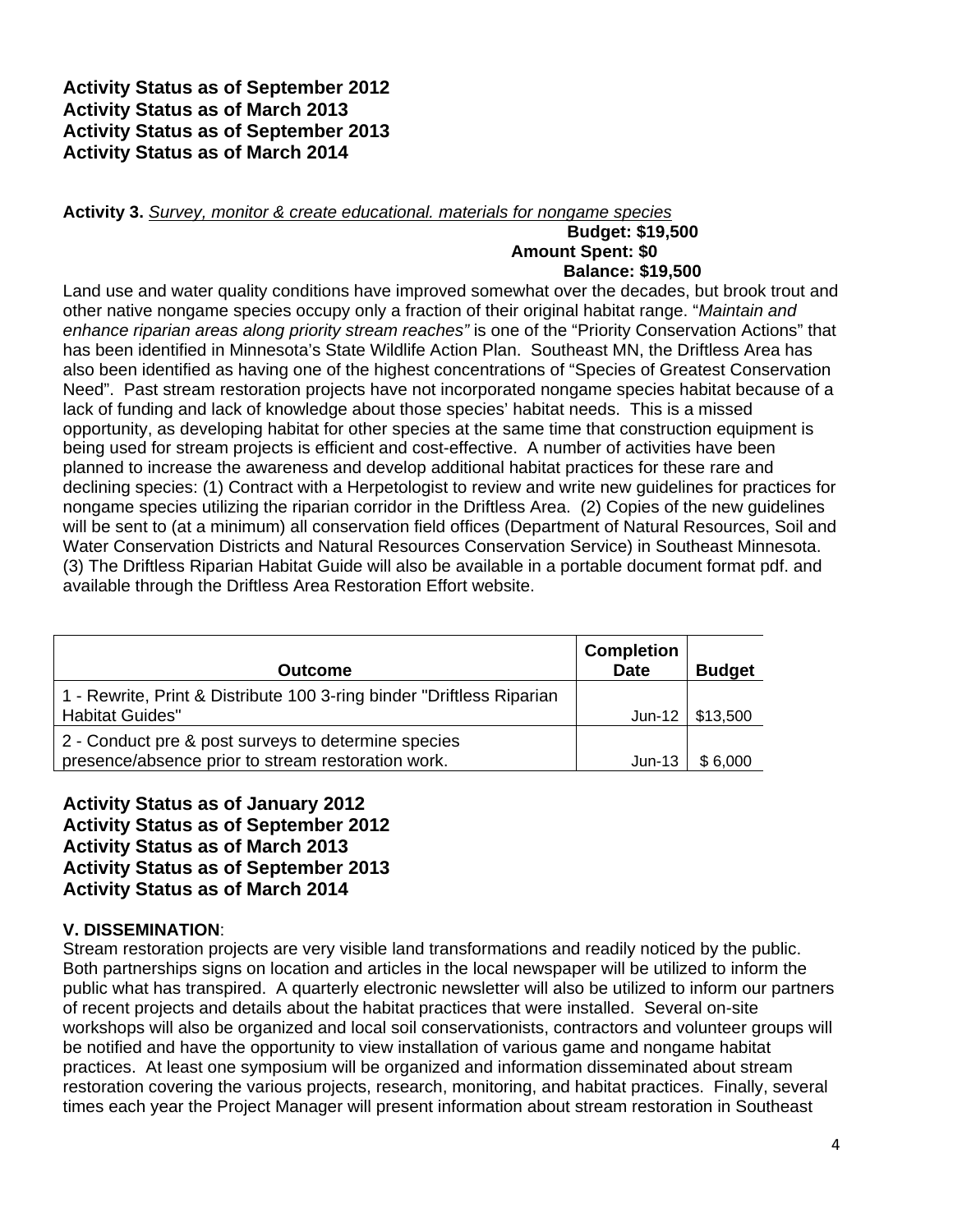Minnesota to conservation organizations, volunteer groups, Natural Resources Conservation Service State Technical Committee, school groups, and environmental events.

## **Status as of January 2012 Status as of September 2012 Status as of March 2013 Status as of September 2013 Status as of March 2014**

### **VI PROJECT BUDGET SUMMARY:**

|                                                    | \$            |                                                                                                                                                                                                                                                                                                                                                                                                                                                                                                                                                                                                                                                                                        |
|----------------------------------------------------|---------------|----------------------------------------------------------------------------------------------------------------------------------------------------------------------------------------------------------------------------------------------------------------------------------------------------------------------------------------------------------------------------------------------------------------------------------------------------------------------------------------------------------------------------------------------------------------------------------------------------------------------------------------------------------------------------------------|
| <b>Budget Category</b>                             | <b>Amount</b> | <b>Overview Explanation</b>                                                                                                                                                                                                                                                                                                                                                                                                                                                                                                                                                                                                                                                            |
| <b>Personnel:</b>                                  | \$49,000      | Personnel: Jeff Hastings, Project Manager, Trout Unlimited (grant<br>funded position) - Grant administration, outreach, technical<br>assistance, education; .20 FTE Salary \$39,000 (.20 FTE<br>\$13,000/yr) and Employee Fringe Benefits \$10,000 (\$3,333/yr)                                                                                                                                                                                                                                                                                                                                                                                                                        |
| <b>Professional/Technical</b><br><b>Contracts:</b> | \$105,000     | Contracts: Professional Engineer Assistance - \$21,000 to design<br>federal Farm Bill projects;<br>Herpetologist \$2,000 (coordinate meetings, review and write habitat<br>guide) (donate \$1,000 in-kind)<br>Winona State Professor, Biology coordinate student volunteers,<br>design monitoring protocol \$2,000, (in-kind contribution \$2,000);<br>Large Equipment Operators for earth moving and installation of<br>habitat \$80,000 4.2 miles of earth shaping; installation of in-stream<br>and riparian habitat; (Estimates include bulldozer \$150/hr 227 hrs;<br>Track hoe \$140/hr 300 hrs, mobilization \$4,000, and related<br>permitting costs to be determined)         |
| Equipment/Tools/Supplies                           | \$82,000      | Supplies for restoration projects \$80,000; (\$10,000 for lumber & re-<br>rod, to build habitat for fish & nongame; \$50,000 for rip-rap & flat<br>rock to stabilize bank and structures; \$20,000 for erosion control<br>blanket, straw mulch and seed)<br>Supplies for conducting surveys \$2,000 (15 traps @ \$24/trap; 9<br>hoop nets & 30 cover boards \$1,640; )                                                                                                                                                                                                                                                                                                                 |
| <b>Printing</b>                                    | \$<br>3,500   | Riparian Habitat Guide - 100 (3 ring binder) copies for every SE MN<br>county conservation field office, DNR fisheries, NRCS office and<br>others. Includes layout, design, printing & mailing.                                                                                                                                                                                                                                                                                                                                                                                                                                                                                        |
| <b>Travel Expenses In MN:</b>                      | \$<br>4,000   | Travel: Mileage for workshops, surveys, restoration projects,<br>meetings.                                                                                                                                                                                                                                                                                                                                                                                                                                                                                                                                                                                                             |
| Other:                                             |               | <b>Additional Budget Items:</b><br>Five Volunteer Workdays (65 volunteers clearing brush, seeding,<br>mulching, building habitat structures) \$1,500 (food/lunch for all-day<br>work of volunteers & portable toilet);<br>Stream Restoration Symposium \$1,000 (meeting room rental &<br>handout materials);<br>Partnership signs on restoration projects \$1,000 (6 signs);<br>Stream Restoration Project Planning Workshop for volunteer<br>conservation organizations \$1,000 (handout materials, room rental);<br>Three outdoor/on-site Contractor & Conservationist workshops (60<br>contractors & conservationists) \$2,000 (food lunch, handout<br>materials, portable toilet). |
|                                                    | 6,500<br>\$   |                                                                                                                                                                                                                                                                                                                                                                                                                                                                                                                                                                                                                                                                                        |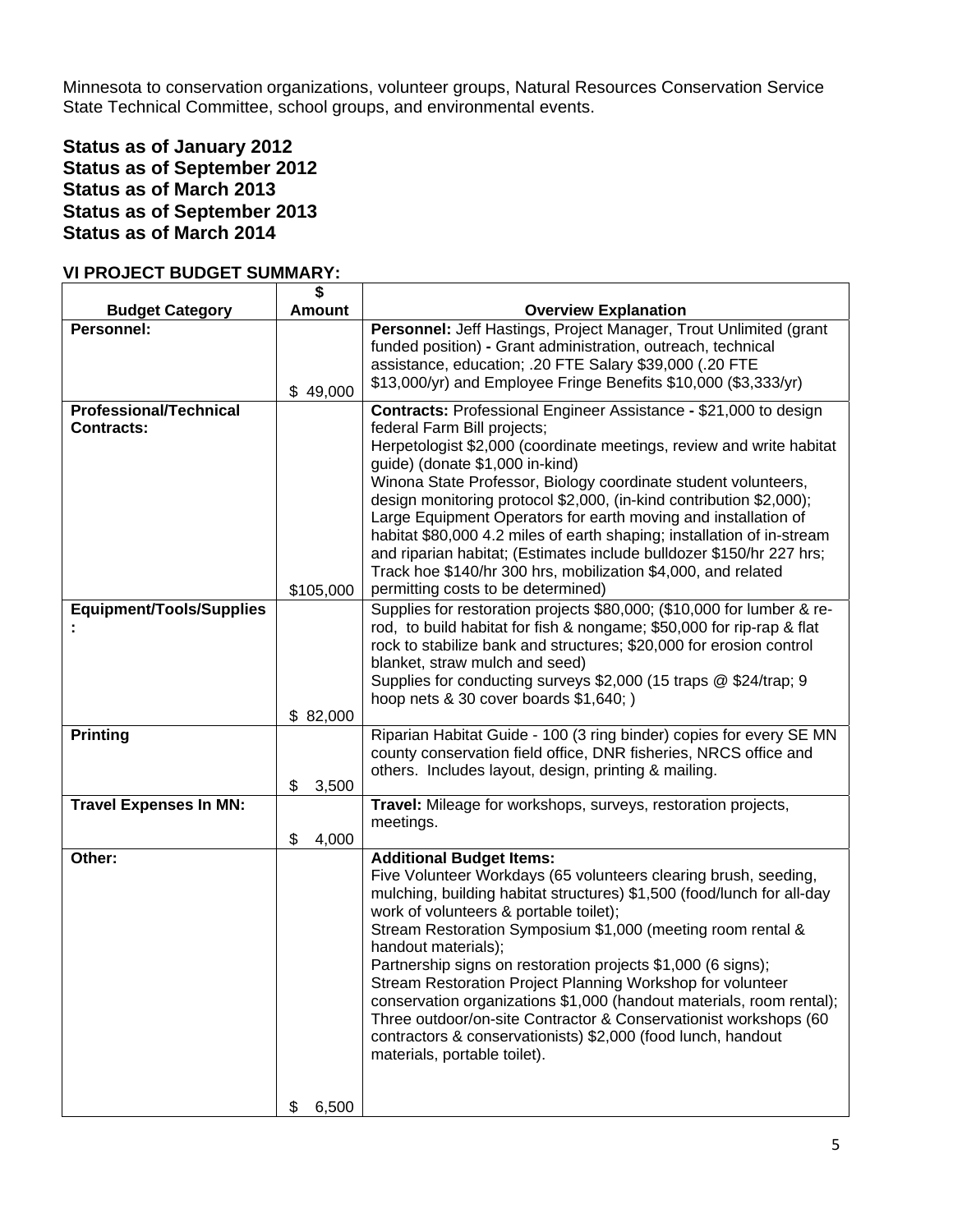## **B. Other Funds:**

| <b>Source of Funds</b>                                                                          | \$              |               |                                                                                                                                                  |  |  |  |
|-------------------------------------------------------------------------------------------------|-----------------|---------------|--------------------------------------------------------------------------------------------------------------------------------------------------|--|--|--|
|                                                                                                 | \$ Amount       | <b>Amount</b> |                                                                                                                                                  |  |  |  |
| "Cash " Non-state                                                                               | <b>Proposed</b> | <b>Spent</b>  | <b>Use of Other Funds</b>                                                                                                                        |  |  |  |
| National Fish &<br><b>Wildlife Foundation</b>                                                   | \$<br>25,000    |               | Funding for both game and nongame<br>habitat                                                                                                     |  |  |  |
| <b>Federal NRCS</b><br>Cooperative<br>Conservation<br>Partnership Initiative<br>(Farm Bill)     | \$300,000       |               | Funding for equipment to shape banks,<br>rock and lumber/trees to stabilize<br>streambank, seeding, stream crossings,<br>habitat practices, etc. |  |  |  |
| U.S. Fish & Wildlife<br>Service                                                                 | 10,000<br>\$    |               | Funding for equipment to shape banks,<br>rock and lumber/trees to stabilize<br>streambank, seeding, stream crossings,<br>habitat practices, etc. |  |  |  |
| <b>Federal NRCS</b><br><b>Environmental Quality</b><br><b>Incentives Program</b><br>(Farm Bill) | \$125,000       |               | Funding for equipment to shape banks,<br>rock and lumber/trees to stabilize<br>streambank, seeding, stream crossings,<br>habitat practices, etc. |  |  |  |
| Landowner<br>Contribution                                                                       | \$<br>25,000    |               | Funding for equipment to shape banks,<br>rock and lumber/trees to stabilize<br>streambank, seeding, stream crossings,<br>habitat practices, etc. |  |  |  |
| <b>Outdoor Heritage</b><br>Fund                                                                 | \$250,000       |               | Collaboration on projects to extend miles<br>of work completed.                                                                                  |  |  |  |
| Subtotal of Cash<br><b>Funds</b>                                                                | \$735,000       |               |                                                                                                                                                  |  |  |  |
|                                                                                                 |                 |               |                                                                                                                                                  |  |  |  |
| "in-kind" support                                                                               |                 |               |                                                                                                                                                  |  |  |  |
| <b>Donated Professional</b><br>Services                                                         | \$<br>1,000     |               | Review of nongame habitat guide                                                                                                                  |  |  |  |
| <b>Donated Professional</b><br><b>Services</b>                                                  | \$<br>4,500     |               | Students volunteering to conduct pre<br>and post surveys of stream restoration<br>projects                                                       |  |  |  |
| <b>Donated Professional</b><br><b>Services</b>                                                  | \$<br>6,075     |               | Professionals donating time to present at<br>workshops, field days, symposium etc.                                                               |  |  |  |
| <b>Donated Professional</b><br><b>Services</b>                                                  | \$<br>2,000     |               | Winona State professor, donated time to<br>over see surveys and students                                                                         |  |  |  |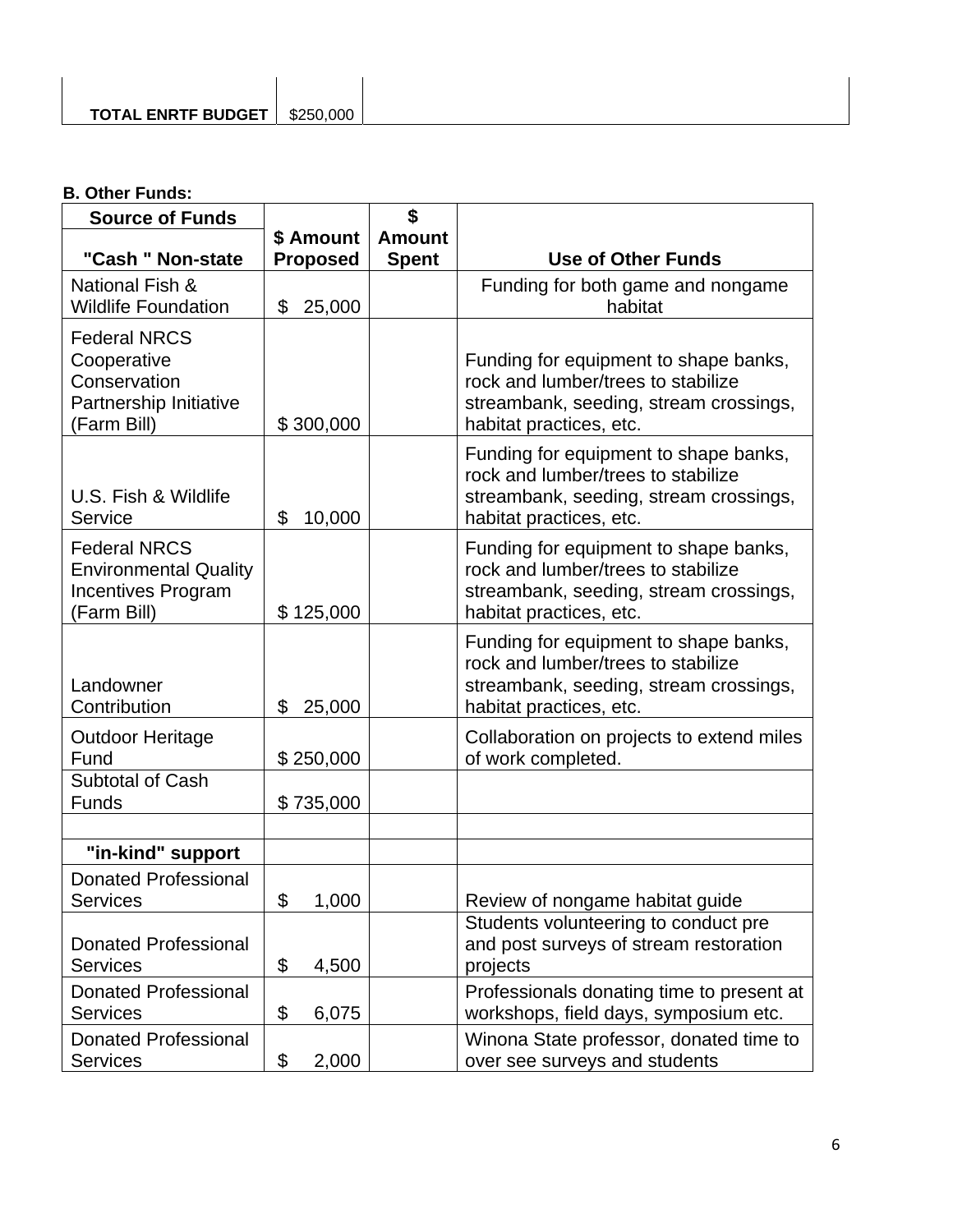| <b>Donated Professional</b><br><b>Services</b> | \$<br>3,000  | Licensed and professional staff with "job"<br>approval" for designing and overseeing<br>stream restoration projects  |
|------------------------------------------------|--------------|----------------------------------------------------------------------------------------------------------------------|
| Donated - Volunteers                           | \$<br>4,500  | Volunteers building habitat structures,<br>seeding projects, etc.                                                    |
| Donated Professional<br><b>Services</b>        | \$<br>1,000  | U.S. Fish and Wildlife Service help with<br>workshops, symposium, and field days.                                    |
| Donated Professional<br><b>Services</b>        | \$<br>5,000  | <b>Natural Resources Conservation Service</b><br>donated time to projects, designs,<br>surveys, meetings, workshops. |
| <b>State</b>                                   |              |                                                                                                                      |
| Donated Professional                           |              | MN DNR Fisheries and Non-game                                                                                        |
| <b>Services</b>                                | \$<br>2,700  | Biologists donated time to projects,<br>meetings, workshops, etc.                                                    |
| <b>County Conservation</b><br><b>Staff</b>     | \$<br>8,500  | Time to projects, meetings, workshops,<br>etc.                                                                       |
| Subtotal of in-kind<br>support                 | \$<br>38,275 |                                                                                                                      |

## **VII. PROJECT STRATEGY:**

### **A. Project Partners:**

|                                                                                                                                        | <b>Trust Fund</b> |
|----------------------------------------------------------------------------------------------------------------------------------------|-------------------|
| Project Team/Partners - Names and agency/entity affiliation                                                                            | \$                |
| Jeff Hastings, Trout Unlimited - administration, outreach, training & technical<br>assistance. Over a three year period (\$13,200/yr.) | \$<br>39,600      |
| Neal Mundahl, Dept. of Biology, Winona State - survey pre- & post- nongame                                                             | \$<br>1,600       |
| Winona State Students - pre & post surveys of nongame restoration                                                                      | \$                |
| Robert Hay, Professional Herpetologists                                                                                                | \$<br>2,000       |
| MN DNR Nongame specialists, technical review of guide & assistance                                                                     | \$                |
| MN DNR Fisheries biologists, technical assistance                                                                                      | \$                |
| <b>County Field Office Staff</b>                                                                                                       | \$                |
| Twin Cities, Hiawatha & Win-Cres Trout Unlimited Chapters - volunteers                                                                 | \$                |
| U.S. Fish & Wildlife Service staff - technical assistance & funding                                                                    | \$                |
| NRCS technical assistance & federal Farm Bill dollars for restoration                                                                  | \$                |
| Landowner labor and contributions                                                                                                      | \$                |
| Total                                                                                                                                  | \$<br>43.200      |

**B. Project Impact and Long-term Strategy:** Early European settlement and agricultural practices took a heavy toll on the Driftless Area (which includes southeast Minnesota); resulting in devastating erosion, frequent flooding, and serous damage to rivers and local communities. Improved land use practices and conservation efforts have helped heal the land, but the legacy of past damage is still visible in the sediment – filled valleys and steep, eroding stream banks. Annual sedimentation coming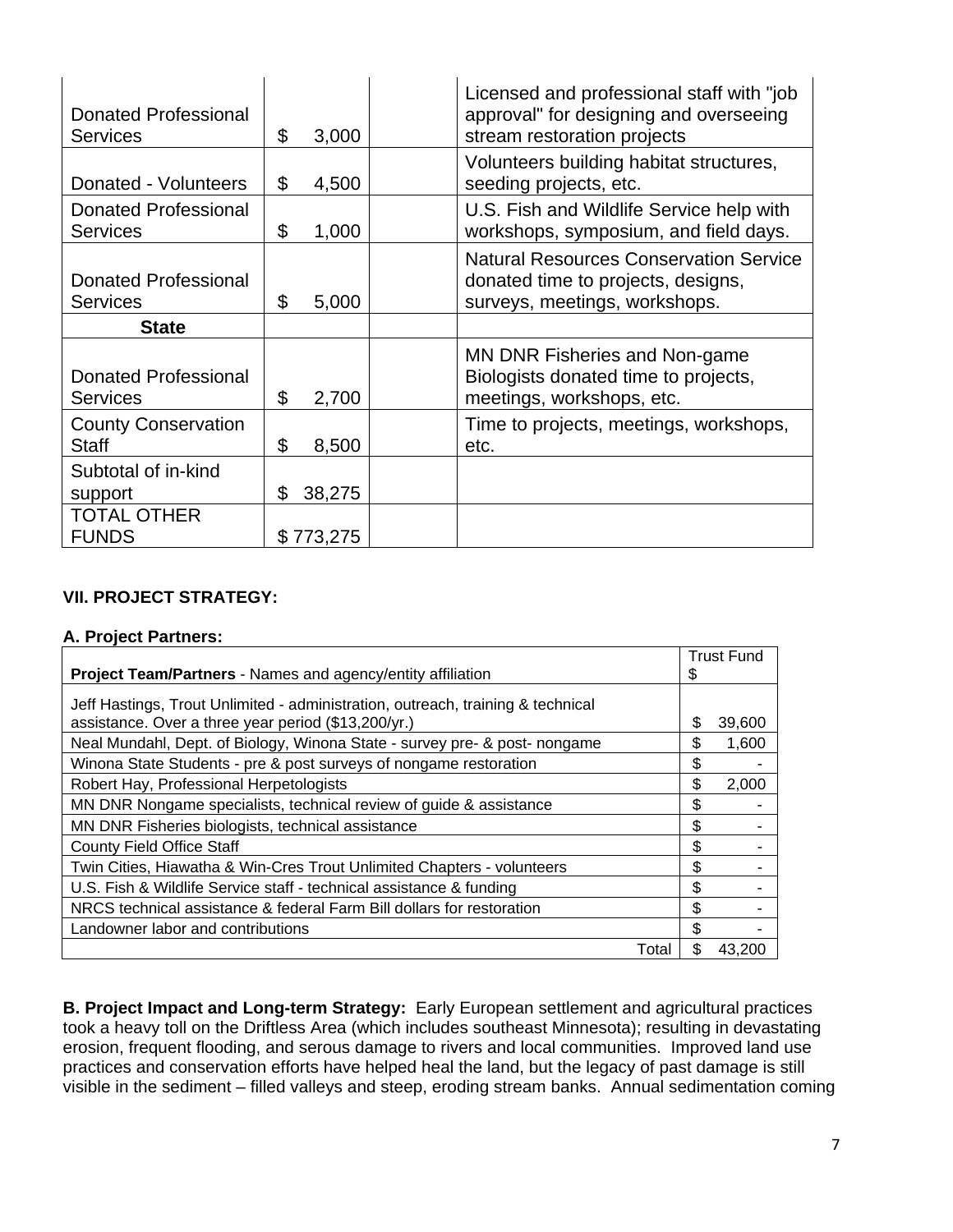off streambank ranges from 250 to 1000 tons per mile and is responsible for as much as 85% of the total sediment load that enters the stream.

In other parts of the Driftless Area (notably Wisconsin and Iowa) local Soil and Water Conservation Districts and Natural Resources Conservation Staff utilize state and federal conservation dollars to work with private landowners on stream restoration projects that are straightforward techniques to control erosion, reconnect the floodplain, and improve in-stream habitat. Additional benefits for the fisheries and the other nongame species that utilize the corridor can also benefit from the addition of habitat when streambanks are being stabilized. In the seven counties that make up the Driftless Area of Minnesota not one of the local county Soil and Water Conservation District employees or federal Natural Resources Conservation Service staff have "job approval" to work with landowners to stabilize their streambanks and add habitat for wildlife. Only the Area Engineer and a licensed engineer working for the Minnesota Board of Water and Soil Resource have authorization to design practices that utilize federal Farm Bill dollars and stabilize stream banks.

One of the primary goals of this project is to increase "job approval" for the number of conservation staff to do stream restoration/bank stabilization projects, and at the same time show them how to incorporate habitat for both game and nongame species. So that in the future, a portion of Farm Bill dollars that are obligated to each conservation office in SE Minnesota will go for stream restoration. Through this proposal we hope to foster local capacity for long-term advocacy and stream restoration efforts.

Increasing the amount of streambank restoration, that stabilizes streambanks and incorporates habitat for both game and nongame species will not only help the water quality of the coldwater streams in SE Minnesota, but will have major economic benefits as well. Trout Unlimited conducted an economic survey in the spring of 2008 and were pleasantly surprised to find out that coldwater angling in the entire Driftless Area generates an impressive \$1.1 billion annual economic benefit to the local economy. What many may not realize is that the Driftless Area is home to one of the country's most remarkable freshwater resources – with over 600 coldwater limestone spring-fed creeks supporting a world-class trout fishery. These visitors spend their days exploring the valleys fishing for native and wild fish, but spend their money here as well, in hotels, restaurants and local businesses.

The Driftless Area is also a high priority area for Southeast Minnesota in the implementation of their State Wildlife Action Plan because of the concentration of "Species of Greatest Conservation Need" in the region. Habitat loss is listed as the primary culprit of their decline. "Restoration and protection of spring-fed cold water streams*"* is one of the "Management Opportunities" that has been identified in the action plan. Many of the species identified in the plan are dependent on habitat in riparian areas and could benefit from additional restoration efforts tailored to their specific needs. This proposal not only provides some additional funding for that habitat, but will fund the rewrite of the guide. We also plan to add additional sections to a nongame habitat guide and distribute to every Department of Natural Resources, Soil and Water Conservation District and Natural Resources Conservation Service field office in Southeast Minnesota.

**C. Spending History:** Funding spent on stream restoration with one distinction – all OHF dollars were spent on streams were there was an easement. ENRTF funding was utilized on both private and public lands to develop/encourage local conservation staff to design and implement more stream restoration projects.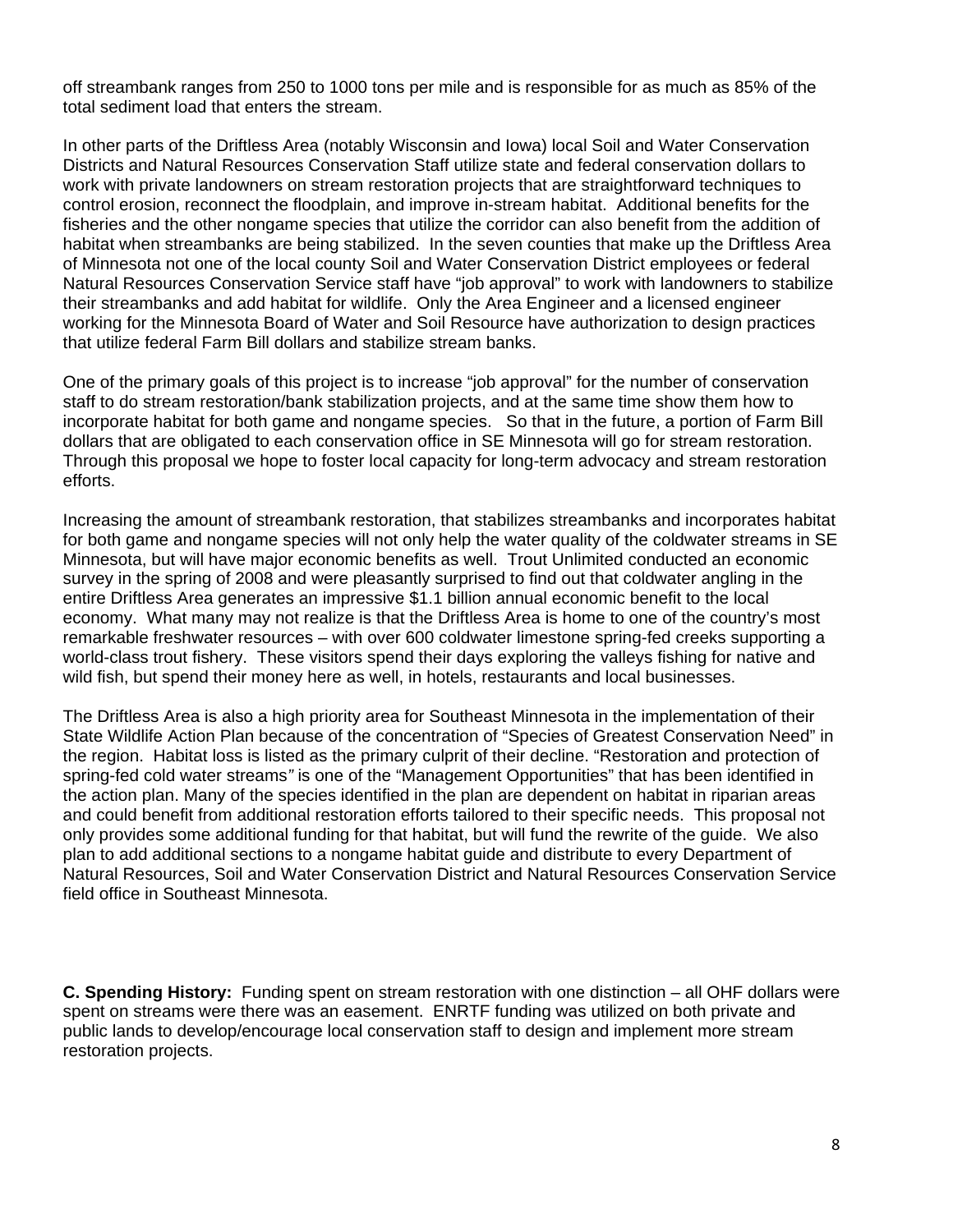| <b>Funding Source</b>                              | M.L. 2006<br>or FY 2007 | M.L 2007<br>or FY 2008 | M. L. 2008<br>or FY 2009 | M.L. 2009 or<br>FY 2010  | M.L. 2010<br>or FY 2011   |
|----------------------------------------------------|-------------------------|------------------------|--------------------------|--------------------------|---------------------------|
| <b>Federal Farm Bill</b>                           |                         |                        |                          | \$<br>85,000             | \$300,000                 |
| <b>ENRTF</b>                                       |                         | \$22,400<br>Subd.4(g)  | \$18,000<br>Subd. $4(q)$ | \$29,000<br>Subd. $4(q)$ | \$103,510<br>Subd. $4(q)$ |
| <b>Outdoor Heritage</b><br>Fund                    |                         |                        |                          | \$187,000                | \$850,000                 |
| <b>US Fish and Wildlife</b>                        |                         |                        |                          | \$<br>40,000             | \$20,000                  |
| <b>Trout Unlimited</b><br><b>Chapters</b>          |                         | \$<br>5,000            | 7,000<br>\$              | 10,000<br>\$             | 12,000<br>\$              |
| National Fish &<br><b>Wildlife Foundations</b>     |                         |                        | \$<br>2,000              | \$<br>4,000              | \$<br>6,000               |
| <b>National Fish</b><br><b>Habitat Action Plan</b> | \$15,000                | \$15,000               | \$15,000                 |                          |                           |
| <b>Trout Unlimited</b><br>Embrace-A-Stream         | \$10,000                | \$<br>4,000            | \$<br>3,000              | \$<br>3,000              | \$4,000                   |

VIII. ACQUISITION/RESTORATION LIST: It is our intent to develop at least one stream restoration project in each the following counties: Dakota, Goodhue, Wabasha, Olmstead, Winona, Fillmore, and Houston…location to be determined. Location, shoreline miles improved, and habitat installed to be reported twice each year.

Only the highest quality projects will be selected. In order for a project to be selected it must meet the following criteria - increase natural reproduction of trout and other aquatic organisms; maintain or increase adult trout abundance; increase biodiversity for both in-stream and non-game species; be long lasting with minimal maintenance required; improve angler access; reduce stream bank erosion and associated sedimentation; and reconnect streams to their flood plains to reduce negative impacts from severe flooding.

IX. MAP: Southeast Minnesota coldwater streams. (Attached)

X. RESEARCH: N/A

XI. REPORTING REQUIREMENTS: Periodic work plan status update reports will be submitted not later than January 2012, September 2012, March 2013, September 2013, and March 2014. A final report and associated products will be submitted between June  $30<sup>th</sup>$ , 2014 and August 1<sup>st</sup> 2014.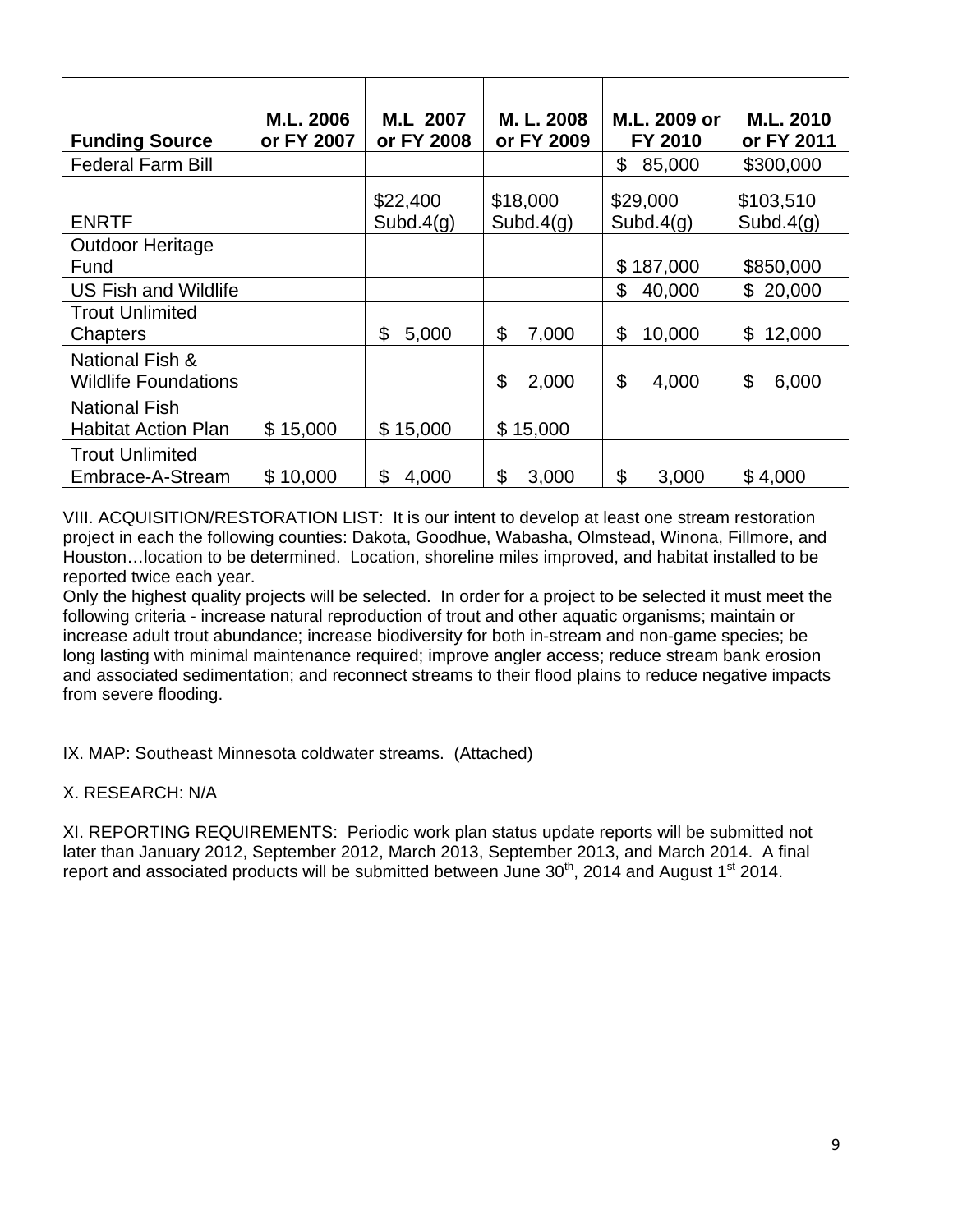| Attachment A: Budget Detail for M.L. 2011 (FY 2012-13) Environment and Natural Resources Trust Fund Projects                                                                                                                                                                                                                                                                                                                                                                                                                                                                                                                                                       |                                       |                 |      |                |                                    |                                                                     |                |                                    |                                                                                                             |                |                               |                                                  |
|--------------------------------------------------------------------------------------------------------------------------------------------------------------------------------------------------------------------------------------------------------------------------------------------------------------------------------------------------------------------------------------------------------------------------------------------------------------------------------------------------------------------------------------------------------------------------------------------------------------------------------------------------------------------|---------------------------------------|-----------------|------|----------------|------------------------------------|---------------------------------------------------------------------|----------------|------------------------------------|-------------------------------------------------------------------------------------------------------------|----------------|-------------------------------|--------------------------------------------------|
| Project Title: Southeast Minnesota Stream Restoration                                                                                                                                                                                                                                                                                                                                                                                                                                                                                                                                                                                                              |                                       |                 |      |                |                                    |                                                                     |                |                                    |                                                                                                             |                |                               |                                                  |
| <b>Legal Citation:</b>                                                                                                                                                                                                                                                                                                                                                                                                                                                                                                                                                                                                                                             |                                       |                 |      |                |                                    |                                                                     |                |                                    |                                                                                                             |                |                               |                                                  |
| Project Manager: Jeff Hastings                                                                                                                                                                                                                                                                                                                                                                                                                                                                                                                                                                                                                                     |                                       |                 |      |                |                                    |                                                                     |                |                                    |                                                                                                             |                |                               |                                                  |
| M.L. 2011 (FY 2012-14) ENRTF \$250,000                                                                                                                                                                                                                                                                                                                                                                                                                                                                                                                                                                                                                             |                                       |                 |      |                |                                    |                                                                     |                |                                    |                                                                                                             |                |                               |                                                  |
| Project Length and Completion Date: June 30, 2014                                                                                                                                                                                                                                                                                                                                                                                                                                                                                                                                                                                                                  |                                       |                 |      |                |                                    |                                                                     |                |                                    |                                                                                                             |                |                               |                                                  |
| Date of Update: May 11, 2011                                                                                                                                                                                                                                                                                                                                                                                                                                                                                                                                                                                                                                       |                                       |                 |      |                |                                    |                                                                     |                |                                    |                                                                                                             |                |                               |                                                  |
|                                                                                                                                                                                                                                                                                                                                                                                                                                                                                                                                                                                                                                                                    |                                       |                 |      |                |                                    |                                                                     |                |                                    |                                                                                                             |                |                               |                                                  |
| ENVIRONMENT AND NATURAL RESOURCES TRUST FUND BUDGET                                                                                                                                                                                                                                                                                                                                                                                                                                                                                                                                                                                                                | <b>Activity 1</b><br><b>Budget</b>    | Amount<br>Spent |      | <b>Balance</b> | <b>Activity 2</b><br><b>Budget</b> | Amount<br>Spent                                                     | <b>Balance</b> | <b>Activity 3</b><br><b>Budget</b> | Amount<br>Spent                                                                                             | <b>Balance</b> | <b>TOTAL</b><br><b>BUDGET</b> | <b>TOTAL</b><br><b>BALANCE</b>                   |
| <b>BUDGET ITEM</b>                                                                                                                                                                                                                                                                                                                                                                                                                                                                                                                                                                                                                                                 | Southeast Minnesota Showcase Projects |                 |      |                |                                    | Promote locally-led broad-based<br>partnership restoration proejcts |                |                                    | Survey, monitor & create educational<br>materials for nongame species (frogs,<br>turtles, snakes and birds. |                |                               |                                                  |
| <b>Personnel (Wages and Benefits)</b><br>Project Manager \$39,000 (.20 FTE \$13,000/yr);<br>Employee<br>Fringe Benefits \$10,000 (\$3,333/yr); reponsible for grant administration,<br>outreach, technical assistance, education.                                                                                                                                                                                                                                                                                                                                                                                                                                  | 20,000.00<br>\$                       | \$              | \$   |                | 20,000.00 \$ 20,000.00             | \$                                                                  | \$ 20,000.00   | \$9,000.00                         | - \$                                                                                                        | \$9,000.00     | \$49,000.00                   | \$49,000.00                                      |
| <b>Professional/Technical Contracts</b><br>Professional Engineer Assistance - \$21,000 to design federal Farm Bill<br>projects;<br>Herpetologist \$2,000 coordinate meetings, review and write habitat guide<br>Winona State Professor, Biology coordinate student volunteers, design<br>monitoring protocol \$2,000<br>Large Equipment Operators for earth moving and installation of habitat \$80,000<br>4.2 miles of earth shaping; installation of in-stream and riparian habitat;<br>(Estimates include bulldozer \$150/hr 227 hrs; Track hoe \$140/hr 300 hrs,<br>mobilization \$4,000, and related permitting costs to be determined);                      | \$101,000.00]                         | \$              | \$   | 101,000.00     |                                    | \$                                                                  | \$             | \$4,000.00                         | \$                                                                                                          | \$4,000.00     | \$105,000.00                  | \$105,000.00                                     |
| Equipment/Tools/Supplies<br>Supplies for restoration projects \$80,000; (\$10,000 for lumber & re-rod, to build<br>habitat for fish & nongame; \$50,000 for rip-rap & flat rock to stabilize bank and<br>structures; \$20,000 for erosion control blanket, straw mulch and seed)<br>Supplies for conducting surveys \$2,000 (15 traps @ \$24/trap; 9 hoop nets & 30<br>cover boards \$1,640;)                                                                                                                                                                                                                                                                      | \$<br>80,000.00                       | \$              | \$   | 80,000.00      |                                    | \$                                                                  | \$             | \$2,000.00                         | \$                                                                                                          | \$2,000.00     | \$82,000.00                   | \$82,000.00                                      |
| Printing<br>100 of Riparian Habitat Guide (3 ring binder) copies for every SE MN<br>conservation field office, includes cost of design, layout & printing                                                                                                                                                                                                                                                                                                                                                                                                                                                                                                          |                                       | \$              | \$   |                | \$                                 | \$                                                                  | \$             | \$3,500.00                         | \$                                                                                                          | \$3,500.00     | \$<br>3,500.00                | \$<br>3,500.00                                   |
| <b>Travel expenses in Minnesota</b><br>Mileage in Minnosota to conduct trainings, outreach, education, project<br>management of stream restoration projects. \$4,000                                                                                                                                                                                                                                                                                                                                                                                                                                                                                               | 1,500.00<br>\$                        | \$              | \$   | 1,500.00       | \$1,500.00                         | \$                                                                  |                | $$1,500.00$ $$1,000.00$            | - \$                                                                                                        | \$1,000.00     | 4,000.00<br>\$                | 4,000.00<br>\$                                   |
| Other<br>Five Volunteer Workdays (65 volunteers - clearing brush, seeding & mulching,<br>building habitat structures) \$1,500 (food/lunch for all-day work of volunteers,<br>portable toilet);<br>Stream<br>Restoration Symposium \$1,000 (meeting room rental & handout materials for<br>Partnership<br>participants);<br>signs on stream restoratoin projects \$1,000 (6 signs);<br>Stream Restoration Project Planning Workshop for volunteers \$1,000 (handout<br>materials, room rental);<br>Three<br>at project site Contractor & Conservationist workshops (60 contractors &<br>conservationists) \$2,000 (food lunch, handout materials, portable toilet). | \$                                    | \$              | \$   |                | \$6,500.00                         | \$                                                                  | \$6,500.00     | \$                                 | \$                                                                                                          | \$             | 6,500.00<br>S.                | \$<br>6,500.00                                   |
| <b>COLUMN TOTAL</b>                                                                                                                                                                                                                                                                                                                                                                                                                                                                                                                                                                                                                                                | $$202,500.00$ \ \$                    |                 | - \$ |                | 202,500.00 \$ 28,000.00 \$         |                                                                     |                | $$28,000.00$ \$ 19,500.00 \$       |                                                                                                             |                |                               | $$19.500.00 \quad $250.000.00 \quad $250.000.00$ |